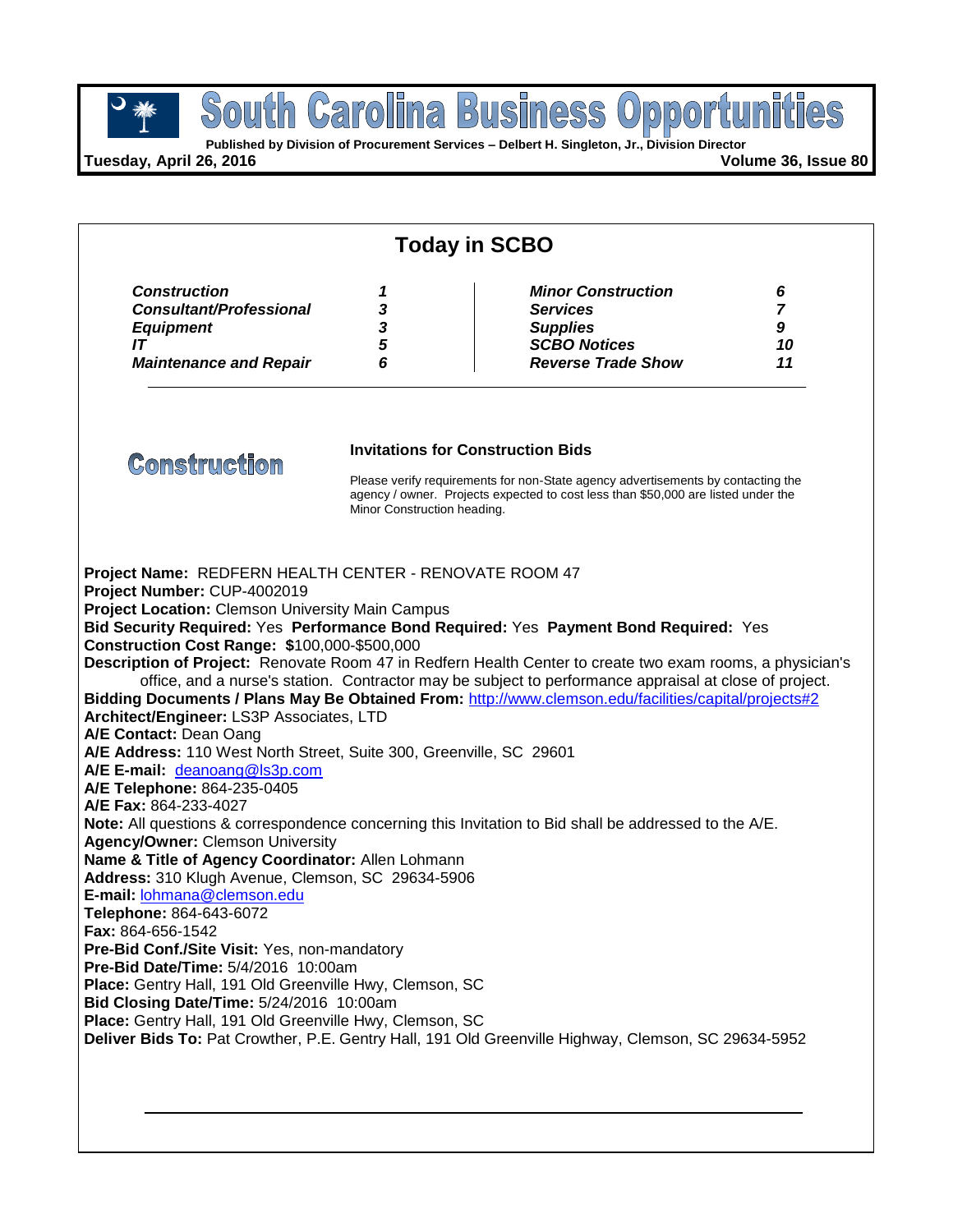### **SCDOT -- NOTICE TO CONTRACTORS**

Greenlawn Road (S-49) and Mason Road (S-219)Sidewalk Projects, Richland County, SC Electronic bids will be publicly opened at 2:00pm, Wednesday, May 11, 2016, in Room 332C, at the SCDOT Headquarters Building, 955 Park Street, Columbia, SC for the Greenlawn and Mason Road Sidewalk Projects in Richland County. The project consists of sidewalk construction along Greenlawn Road from Gardners Ferry Road to Leesburg Road, and along Mason Road from Miramar Drive to N. Main Street for a total of approximately 1 mile.

Details for the contracts are now available on the SCDOT Internet web site:

[http://info.scdot.org/Construction\\_D/Pages/lettings.aspx.](http://info.scdot.org/Construction_D/Pages/lettings.aspx) Project is listed under Proposal identification 4083240 and Project identification 0042579 and P027199. Electronic bidding files and proposals will be available on the BID EXPRESS Internet web site: [https://www.bidx.com/sc/letting?lettingid=05112016.](https://www.bidx.com/sc/letting?lettingid=05112016) Plans and proposals are available in the Engineering Publications Customer Service Center, Room G-19, SCDOT Headquarters Building, 955 Park Street, Columbia, South Carolina 29201, or call 803-737-4533 to order.

**Project Name:** BSB 4TH FLOOR CORRIDOR RENOVATION (Re-advertised to include Bid Closing date) **Project Number:** H51-50043 **Project Location:** Medical University of South Carolina, Charleston, SC **Bid Security Required:** Yes **Performance Bond Required:** Yes **Payment Bond Required:** Yes **Construction Cost Range:** \$100,000 - \$500,000 **Description of Project:** Renovation of approximately 2,500 square feet of corridor space on the Fourth Floor of the Basic Sciences Building into renovated corridor space. Scope includes demolition, floor replacement, new gypsum board, painting, and wall protection. Contractor may be subject to performance appraisal at close of project. **Bidding Documents / Plans May Be Obtained From:** [http://academicdepartments.musc.edu/vpfa/eandf/construction\\_projects/index.html](http://academicdepartments.musc.edu/vpfa/eandf/construction_projects/index.html)  **Architect/Engineer:** SGA Architecture **A/E Contact:** Don Baus **A/E Address:** 1535 Hobby Street, Suite 204North Charleston, SC 29405 **A/E E-mail:** [Don@SGAarchitecture.com](mailto:Don@SGAarchitecture.com) **A/E Telephone:** 843-853-4506 **A/E Fax:** 843-853-4507 **Note:** All questions & correspondence concerning this Invitation to Bid shall be addressed to the A/E. **Agency/Owner:** Medical University of South Carolina **Name & Title of Agency Coordinator:** Wade Gatlin, AIA ; MUSC Engineering & Facilities **Address:** 97 Jonathan Lucas Street; MSC 190, Charleston, SC 29425-1900 **E-mail:** [gatlin@musc.edu](mailto:gatlin@musc.edu) **Telephone:** 843-792-2233 **Fax:** 843-792-1252 **Pre-Bid Conf./Site Visit:** Yes, non-mandatory **Pre-Bid Date/Time:** 4/26/2016 10:00am **Place:** 97 Jonathan Lucas Street, Conference Room #219 **Bid Closing Date/Time:** 5/11/2016 2:00pm **Place:** 97 Jonathan Lucas Street, Conference Room #219 **Hand Deliver Bids To:** Wade Gatlin, MUSC Engineering & Facilities Conference Room #219, 97 Jonathan Lucas Street, Charleston, SC 29425 **Mail Bids To:** Wade Gatlin, 97 Jonathan Lucas Street, MSC 190, Charleston, SC 29425-1900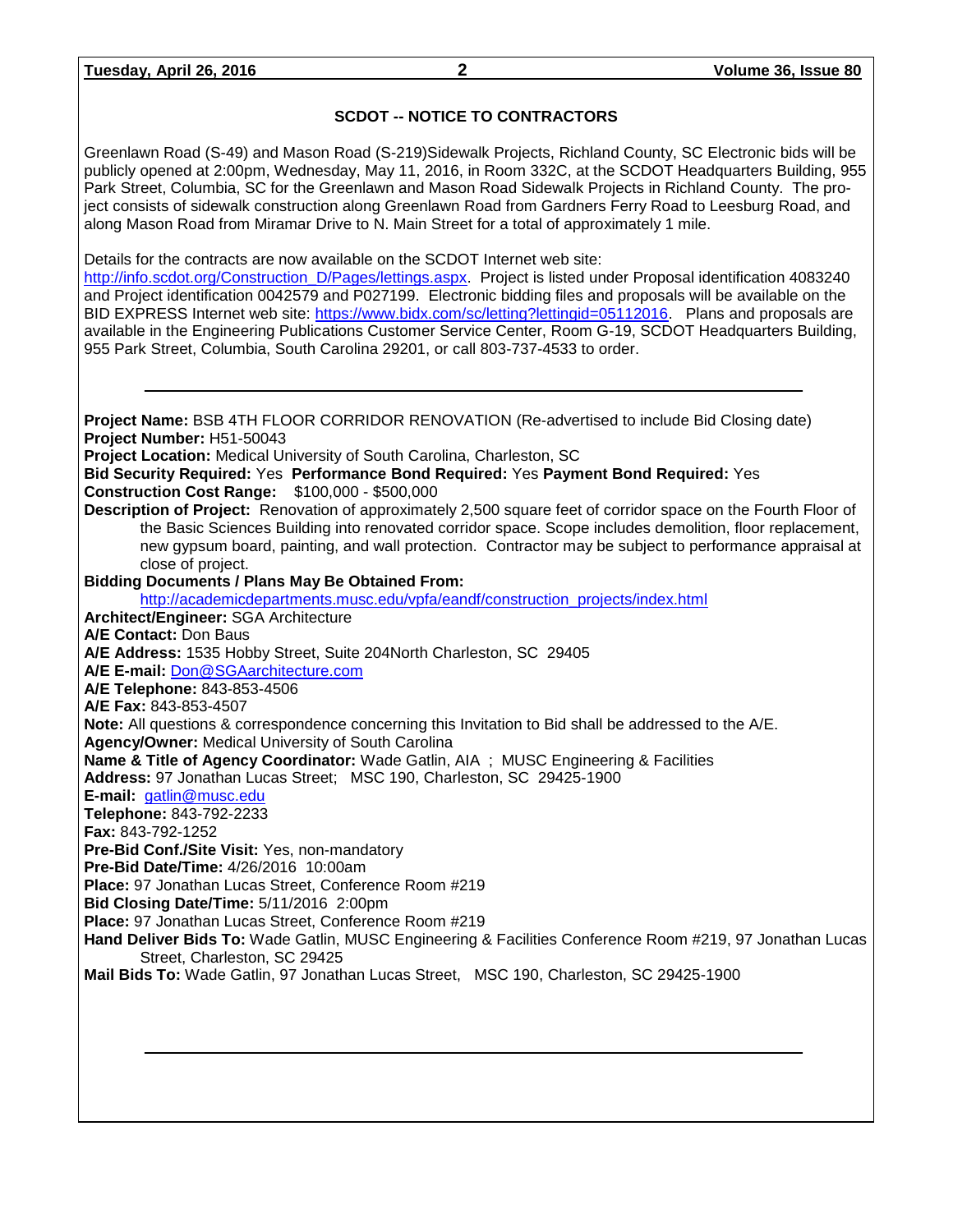# **Consultant / Professional**

## **CENTRAL MIDLANDS COUNCIL OF GOVERNMENTS (CMCOG)**

Central Midlands Council of Governments (CMCOG) in coordination and cooperation with it member governments and the South Carolina Department of Transportation will perform a Regional Freight Mobility Plan. Responders to the RFP must demonstrate significant freight operational planning expertise, a strong knowledge of federal, state and regional requirements and technical economic development and land use strategic planning capabilities for the preparation of a comprehensive and strategic Regional Freight Mobility Plan. The expected deliverable for this project is a comprehensive regional plan that provides project partners (public and private) with a series of strategies, policies, and projects that will guide future investments to facilitate the mobility of truck and rail freight movements within and through the Central Midlands region.

Project Name: CMCOG Regional Freight Mobility Plan

Location: Columbia Area Transportation Study (COATS) & Central Midlands Council of Governments (CMCOG)

Submittal Deadline: May 31, 2016 – 2:00pm

Agency: Central Midlands Council of Governments 236 Stoneridge Dr. Columbia, SC 29210

Name of Agency Coordinator: Reginald Simmons

Title of Agency Coordinator: Deputy Executive Director/Transportation Director

Phone: 803-744-5133 Email: [rsimmons@centralmidlands.org](mailto:rsimmons@centralmidlands.org)

Interested contractors can download the RFP from the CMCOG website at: [www.centralmidlands.org](http://www.centralmidlands.org/)

# **Equipment**

**Description:** BIDS FOR TWO BLACK AND WHITE COPIERS USING LESS THAT 15,000 COPIES PER MONTH-60 MONTH LEASE **Solicitation No.:** TDC2016-4d **Delivery Point:** Aiken, SC **Submit Offer By:** 5/10/2016 **Purchasing Entity:** Tri-Development Center of Aiken County, Inc. **Buyer:** Carol Phillips, [cphillips@aikentdc.org](mailto:cphillips@aikentdc.org)

**Description:** VOLTAGE AND CURRENT AMPLIFIER **Solicitation No.:** 73919739 **Delivery Point:** Clemson, SC **Submit Offer By:** 05/10/2016 2:30pm **Purchasing Entity:** Clemson University, Procurement Services, Administrative Services Bldg.,108 Perimeter Rd., Clemson, SC 29634 **Buyer:** Tammy D. Crooks, [duncant@clemson.edu,](mailto:duncant@clemson.edu) 864-656-0641 **Download Solicitation From:** Online solicitations only. Solicitations can be viewed at <https://clemson.ionwave.net/CurrentSourcingEvents.aspx>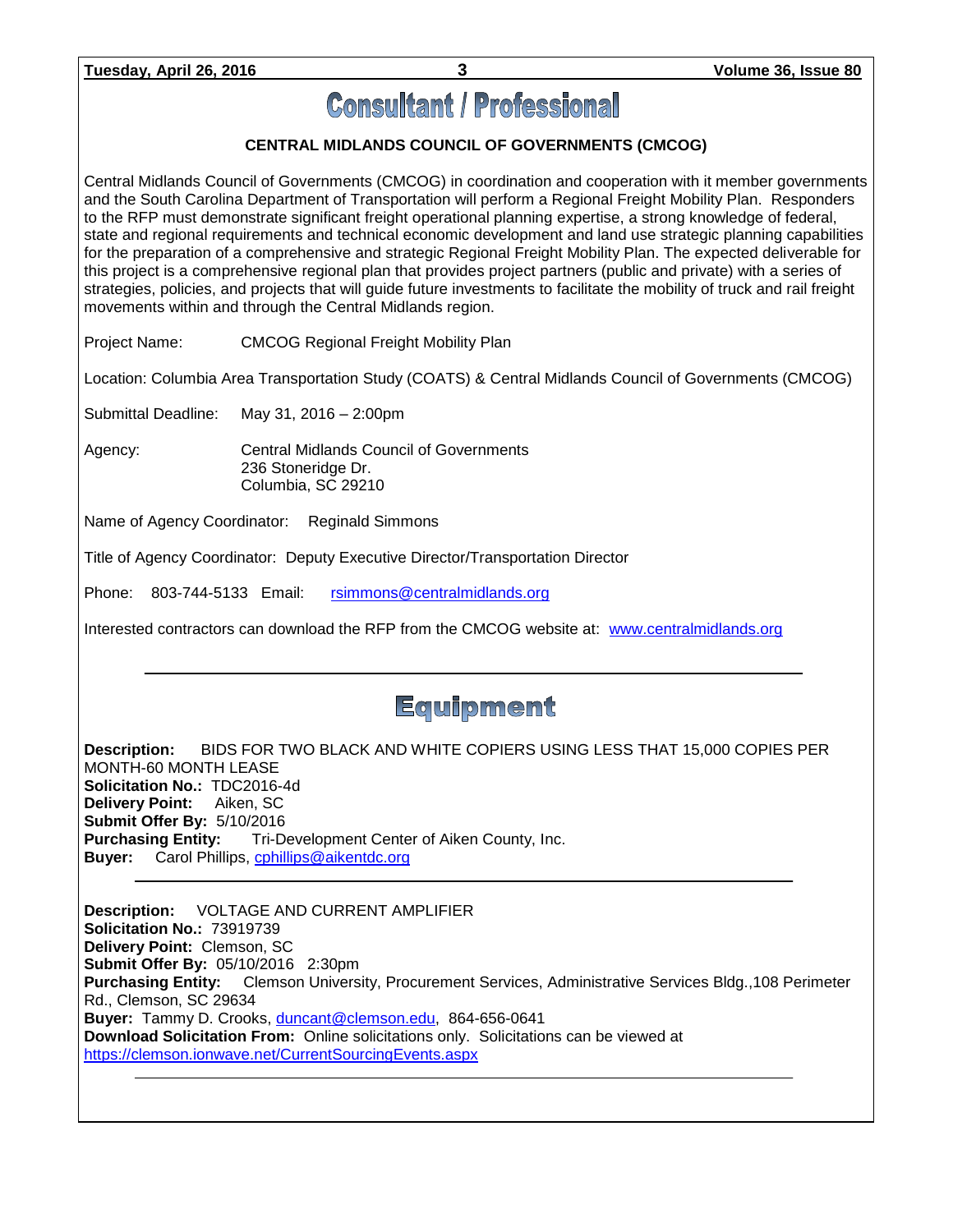#### **Tuesday, April 26, 2016 4 Volume 36, Issue 80**

**Description:** PROVIDE CHASSIS DYNAMOMETER PARTS **Solicitation No.:** MTC-RFQ-0892 **Delivery Point:** 1260 Lexington Drive, West Columbia, SC 29170 **Submit Offer By:** 5/10/2016 11:00am **Purchasing Entity:** Midlands Technical College, Procurement Office, PO Box 2408, Columbia, SC 29202 **Buyer:** Wayne McRant, 803-822-3202, [mcrantw@midlandstech.edu](mailto:mcrantw@midlandstech.edu) **Direct Inquiries To:** Wayne McRant, 803-822-3202 **Download Solicitation From:** [www.midlandstech.edu/procurement](http://www.midlandstech.edu/procurement)

**Description:** NITROGEN GENERATOR SYSTEM **Solicitation No.:** 73875876 **Delivery Point:** Clemson University, Anderson SC **Submit Offer By:** 3/19/2016 11:00am **Purchasing Entity:** Clemson University, Procurement Services, Administrative Services Bldg.,108 Perimeter Rd., Clemson, SC 29634 **Buyer:** Shirley Alexander, 864-656-2395 / [salexa2@clemson.edu](mailto:salexa2@clemson.edu) **Download Solicitation From:** Online solicitations only. Solicitations can be viewed at [www.clemson.edu/cfo/procurement/vendors](http://www.clemson.edu/cfo/procurement/vendors)

**Description:** ENERGIZED RADIOLOGIC TECHNOLOGY LAB **Solicitation No.:** SCC-354 **Delivery Point:** Spartanburg, SC **Site Visit:** Mandatory. 5/11/2016 2:00pm **Location:** Sptbg. Community College Health Sciences Bldg. Room 332, 850 Brisack Road, Spartanburg, SC 29303 **Submit Offer By:** 5/20/2016 12:00pm **Purchasing Entity:** Spartanburg Community College Business I-85 & New Cut Rd Spartanburg, SC 29303 **Buyer:** Tami Steed864-592-4671, [steedt@sccsc.edu](mailto:steedt@sccsc.edu) **Download Solicitation From:** [www.sccsc.edu/purchasing-solicitations](http://www.sccsc.edu/purchasing-solicitations)

**Description:** WALK-UP PUBLIC SCANNING STATIONS WITH CENTRALIZED MANAGEMENT SOFTWARE **Solicitation No.:** 72748261 **Delivery Point:** Clemson, SC **Submit Offer By:** 5/11/2016 2:30pm **Purchasing Entity:** Clemson University, Procurement Services, Administrative Services Bldg.,108 Perimeter Rd., Clemson, SC 29634 **Buyer:** Tammy D. Crooks, [duncant@clemson.edu,](mailto:duncant@clemson.edu) 864-656-0641 **Download Solicitation From:** Online solicitations only. Solicitations can be viewed at <https://clemson.ionwave.net/CurrentSourcingEvents.aspx>

**Description:** COMMERCIAL FLOOR CARE EQUIPMENT **Solicitation No.:** 1516-53 **Delivery Point:** Conway, SC **Submit Offer By:** 5/10/2016 3:00pm **Purchasing Entity:** Horry County Schools **Buyer:** Vicki Williams, 843-488-6938 / [vwilliams@horrycountyschools.net](mailto:vwilliams@horrycountyschools.net) **Download Solicitation From:** <http://apps.hcs.k12.sc.us/apps/protrac>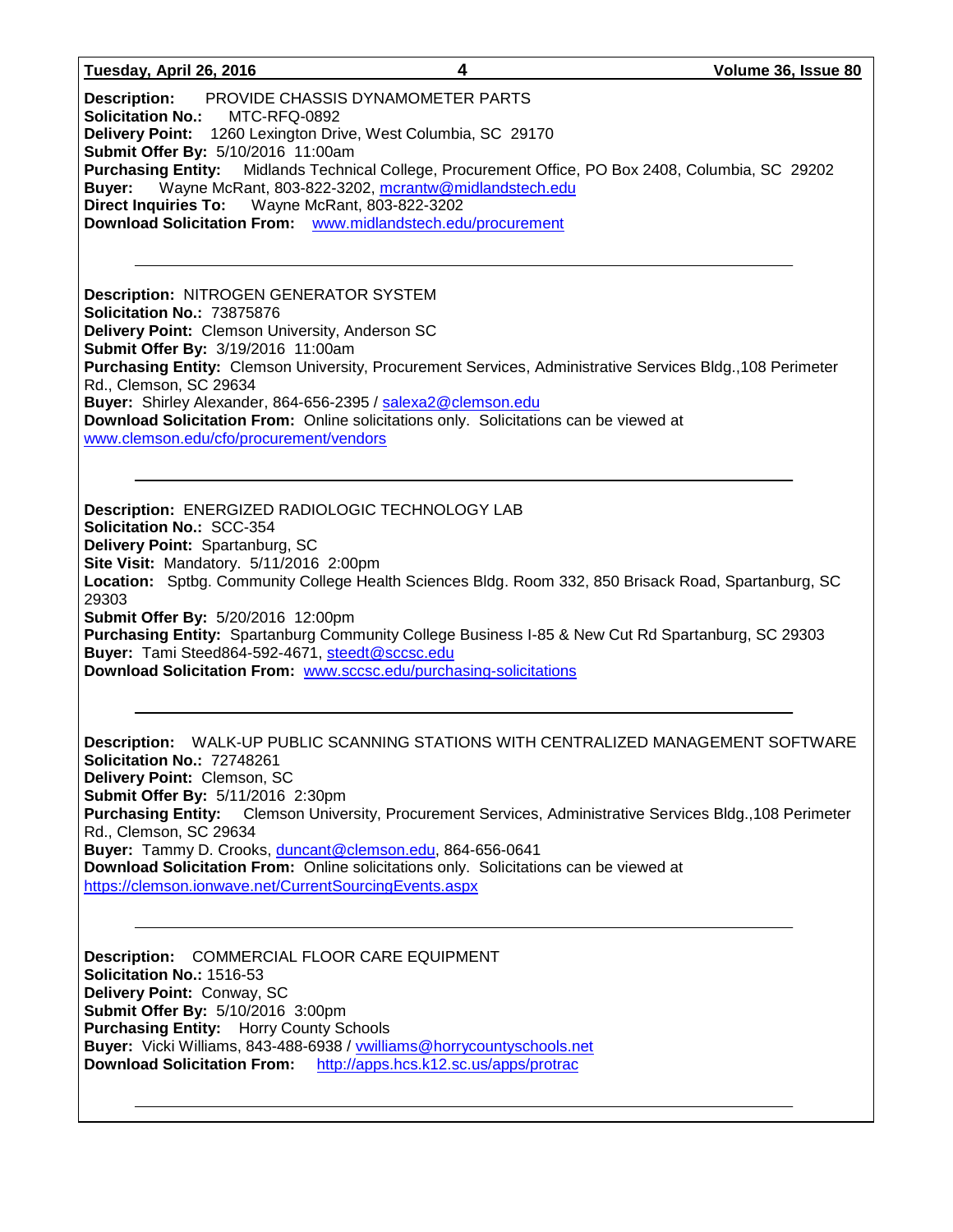#### **Tuesday, April 26, 2016 5 Volume 36, Issue 80**

**Description:** SERVING LINES - TIMBERLAND HIGH SCHOOL **Solicitation No.:** IFB 2016-8 **Delivery Point:** Timberland High School, St. Stephen, SC **Submit Offer By:** 5/25/2016 11:00am **Purchasing Entity:** Berkeley County School District, Child Nutrition Services, 111 East Main Street, Moncks Corner, SC 29461 **Buyer:** Karen Taylor, 843-899-8785, [taylork@bcsdschools.net](mailto:taylork@bcsdschools.net) **Download Solicitation From:** [www.berkeley.k12.sc.us/departments.cfm?subpage=54016](http://www.berkeley.k12.sc.us/departments.cfm?subpage=54016)

#### **CITY OF FLORENCE, SC -- INVITATION TO BID NO. 2016-33**

#### **GROUND PENETRATING RADAR**

The City of Florence is accepting sealed bids from qualified vendors to for the purchase and delivery of one (1) Ground Penetrating Radar Machine

Bid Opening Date/Time: May 19, 2016 at 2:00pm.

Location for the Receipt of Bids: The City Center located at 324 Evans Street, Florence, SC 29501

The invitation to bid document can be found on our website [www.cityofflorence.com](http://www.cityofflorence.com/) at the purchasing and bids link or by contacting: Lynwood F. Givens by e-mail: [lgivens@cityofflorence.com](mailto:lgivens@cityofflorence.com) or by fax at 843-665-3111.

Mailing Address: City of Florence, Office of Purchasing and Contracting, 324 W. Evans Street Florence, SC 29501.

The City of Florence welcomes and encourages submissions from minority and woman owned businesses. Please indicate that you are a minority or woman owned business with your request for bid documents.

This solicitation does not commit the City of Florence to award a contract, to pay any costs incurred in the preparation of an invitation to bid, or to procure or contract for services. The City of Florence reserves the right to reject any and all responses, to cancel this solicitation, and to make an award deemed in its own best interest.

# **Information Technology**

**Description:** ENGINEERING SERVICES FOR A FULL MIGRATION FROM NOVELL eDIRECTORY TO MICROSOFT ACTIVE DIRECTORY (AD) **Solicitation No.:** RFP 16-015 **Delivery Point:** GREENWOOD, SC **Submit Offer By:** 5/10/2016 2:00pm **Purchasing Entity:** Greenwood School District 50, 1855 Calhoun Road, Greenwood, SC 29649 **Buyer:** Jack Butler, Procurement Mgr., Office 864-941-5793 or email [butlerjl@gwd50.org](mailto:butlerjl@gwd50.org) **Download Solicitation From:** Contact Jack Butler (email [butlerjl@gwd50.org\)](mailto:butlerjl@gwd50.org) for bid package.

**Description:** PROVIDE INFECTION CONTROL AND PREVENTION (ICP) / ANTIMICROBIAL STEWARDSHIP (AMS) SYSTEM TO MUSC HEALTH. **Solicitation No.:** RFP No: 686-IB **Delivery Point:** Charleston, South Carolina **Submit Offer By:** 5/31/2016 **Purchasing Entity:** Medical University Hospital Authority Buyer: Ivan Brooks, 843-792-6849 / [brooksi@musc.edu](mailto:brooksi@musc.edu)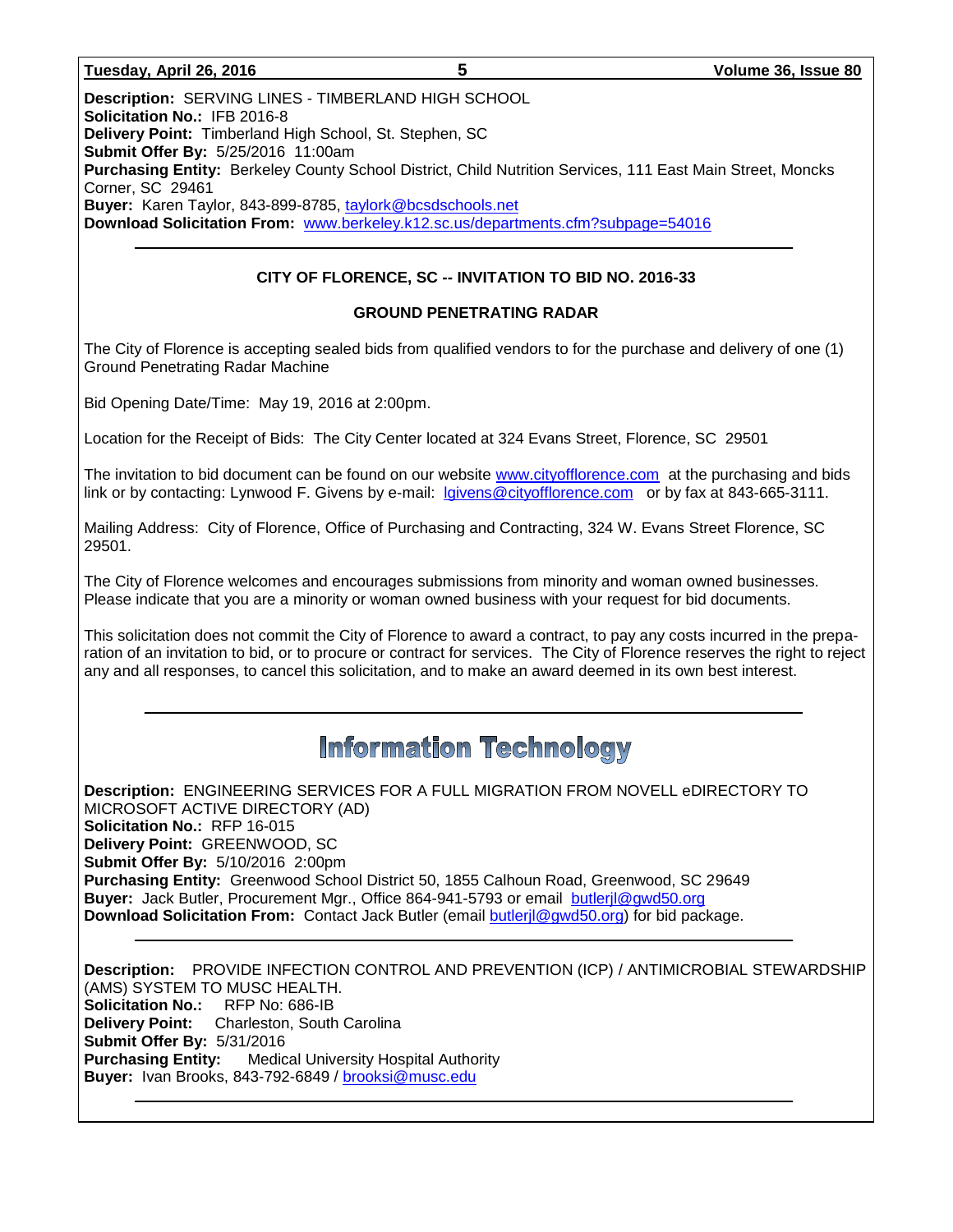**Tuesday, April 26, 2016 6 Volume 36, Issue 80**

# **Maintenance and Repair**

**Description:** MAINTENANCE FLOORING CONTRACTOR SERVICE FOR CHESTER COUNTY SCHOOL DISTRICT. The contractor shall supply labor and materials to include but not limited to carpet and vinyl floor tile removal and installation. Proposers must be certified to install Tandus Centiva product unsupervised. Bi-annual certification renewal proof on Tandus letterhead is required. **Solicitation No.:** 16-0513 **Delivery Point:** Facilities Maintenance Office **Submit Offer By:** 5/13/2016 3:00pm **Location:** Facilities Maintenance Office, 121 Columbia Street, Chester, SC 29706 **Direct Inquiries To:** Bob Roddey, [rroddey@chester.k12.sc.us,](mailto:rroddey@chester.k12.sc.us) 803-581-9338

**Description:** GENERATOR EMISSION TESTING FOR THE CITY OF ROCK HILL **Solicitation No.:** PUR734 **Delivery Point:** Rock Hill, SC **Pre-bid Conf.:** Mandatory. 5/6/2016 10:00am **Location:** City of Rock Hill, 757 S. Anderson Rd., Building 103, Rock Hill, SC 29730 **Submit Offer By:** 5/20/2016 2:00pm **Purchasing Entity:** City of Rock Hill, 757 S. Anderson Rd., Building 103, Rock Hill, SC 29730 **Direct Inquiries To:** Tom Stanford, 803-329-7070 or email: [tom.stanford@cityofrockhill.com](mailto:tom.stanford@cityofrockhill.com) **Download Solicitation From:** [www.cityofrockhill.com](http://www.cityofrockhill.com/)

**Description:** BLACK STREET PARKING DECK METAL RAIL REPAINTING **Solicitation No.:** PUR735 **Delivery Point:** Rock Hill, SC **Pre-bid Conf.:** Mandatory. 5/12/2016 10:00am **Location:** Ground floor of the Black Street Parking Deck at 118 Black St, Rock Hill, SC. **Submit Offer By:** 5/24/2016 2:00pm **Purchasing Entity:** City of Rock Hill Operations Center Purchasing Office, 757 S. Anderson Rd., Building 103, Rock Hill, SC 29730 **Direct Inquiries To:** Tom Stanford at [tom.stanford@cityofrockhill.com](mailto:tom.stanford@cityofrockhill.com) or 803-329-7070 **Download Solicitation From:** [www.cityofrockhill.com](http://www.cityofrockhill.com/)

# **Minor Construction <\$50,000**

**Description:** LAKE WARREN PIER **Solicitation Number:** 5400011443 **Submit Offer By:** 05/18/2016 10:00am **Purchasing Agency:** SC Department of Natural Resources 1000 Assembly Street, Room 142 Columbia, SC 29201 **Buyer:** VALERIE DUNCAN **Email:** [duncanv@dnr.sc.gov](mailto:duncanv@dnr.sc.gov) **Download Solicitation From:**  <http://webprod.cio.sc.gov/SCSolicitationWeb/solicitationAttachment.do?solicitnumber=5400011443>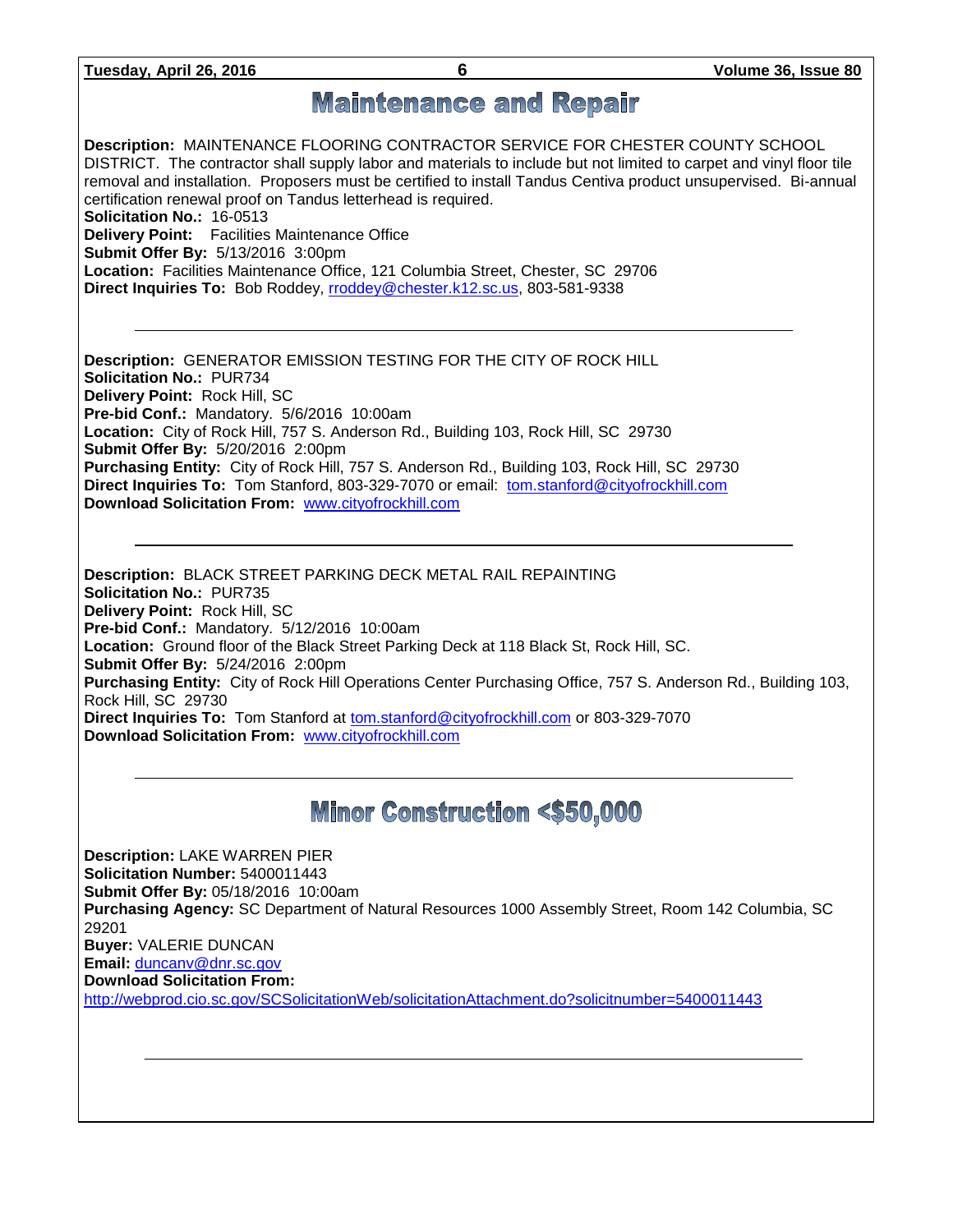**Tuesday, April 26, 2016 7 Volume 36, Issue 80**

**Project Name:** UNITED CEREBRAL PALSY OF SC, INC. - CONWAY DRIVE CTH II - NEW P2904 SPRINKLER SYSTEM **Project Number:** EJN-16-W-05 **Project Location:** 20 Conway Drive, Greenville, SC 29615 **Bid Security Required:** No **Performance Bond Required:** No **Payment Bond Required:** No **Construction Cost Range:** <\$10,000 **Description of Project:** To provide a new fire sprinkler system per Section P2904 of the International Residen-tial Code (IRC). For site visit please contact: Brad Beasley - 803-926-8878 - [BBeasley@ucpsc.org.](mailto:BBeasley@ucpsc.org) .Contractor may be subject to performance appraisal at close of project. **Bidding Documents / Plans May Be Obtained From:** Jerra Kirchner, SCDDSN Engineering & Planning Division, 3440 Harden St. Extension, Columbia, SC 29203, Phone 803- 898-9796, Fax 803-832-8188, [JKirchner@ddsn.sc.gov](mailto:JKirchner@ddsn.sc.gov) **Plan Deposit:** \$10.00, refundable **Architect/Engineer:** South Carolina Department of Disabilities & Special Needs, Engineering & Planning Division **A/E Contact:** Andrew Tharin, P.E. **A/E Address:** 3440 Harden St. Extension, Columbia, SC 29203 **A/E E-mail:** [ATharin@ddsn.sc.gov](mailto:ATharin@ddsn.sc.gov) **A/E Telephone:** 803-898-9423 **A/E Fax:** 803-832-8188 **Agency/Owner:** United Cerebral Palsy of SC, Inc. **Name & Title of Agency Coordinator:** Brad Beasley, Associate Executive Director. For site visit: Brad Beasley, 803-926-8878 **Address:** 1101 Harbor Dr., West Columbia, SC 29169 **E-mail:** [BBeasley@ucpsc.org](mailto:BBeasley@ucpsc.org) **Telephone:** 803-926-8878 **Fax:** 803-926-1272 **Bid Closing Date/Time:** 5/11/2016 3:00pm **Place:** SCDDSN, Central Office, Suite 231 **Deliver Bids To:** Andrew Tharin, P.E., Project Manager, SCDDSN Engineering & Planning Division, 3440 Harden St. Ext., Ste. 231, Columbia, SC 29203

# Services

**Description:** J-9 RENOVATION RFQ **Solicitation Number:** 5400011446 **Site Visit:** 4/29/2016 10:00am Location: 1801 Main St., 9<sup>th</sup> Floor, Columbia, SC 29201 **Submit Offer By:** 05/06/2016 12:00pm **Purchasing Agency:** SCDHHS 1801 Main Street, 6th Floor Columbia, SC 29201 **Buyer:** BRIGITTE POORE **Email:** [Brigitte.Poore@scdhhs.gov](mailto:Brigitte.Poore@scdhhs.gov) **Download Solicitation From:**  <http://webprod.cio.sc.gov/SCSolicitationWeb/solicitationAttachment.do?solicitnumber=5400011446>

**Description:** AFTER HOURS NURSE TELESERVICES FOR TRIAGE/HEALTH INFORMATION SERVICES **Solicitation No.:** 73921568 **Delivery Point:** Clemson, SC **Submit Offer By:** 5/9/2016 2:30pm **Purchasing Entity:** Clemson University, Procurement Services, Administrative Services Bldg.,108 Perimeter Rd., Clemson, SC 29634 **Buyer:** Tammy D. Crooks, [duncant@clemson.edu,](mailto:duncant@clemson.edu) 864-656-0641 **Download Solicitation From:** Online solicitations only. Solicitations can be viewed at <https://clemson.ionwave.net/CurrentSourcingEvents.aspx>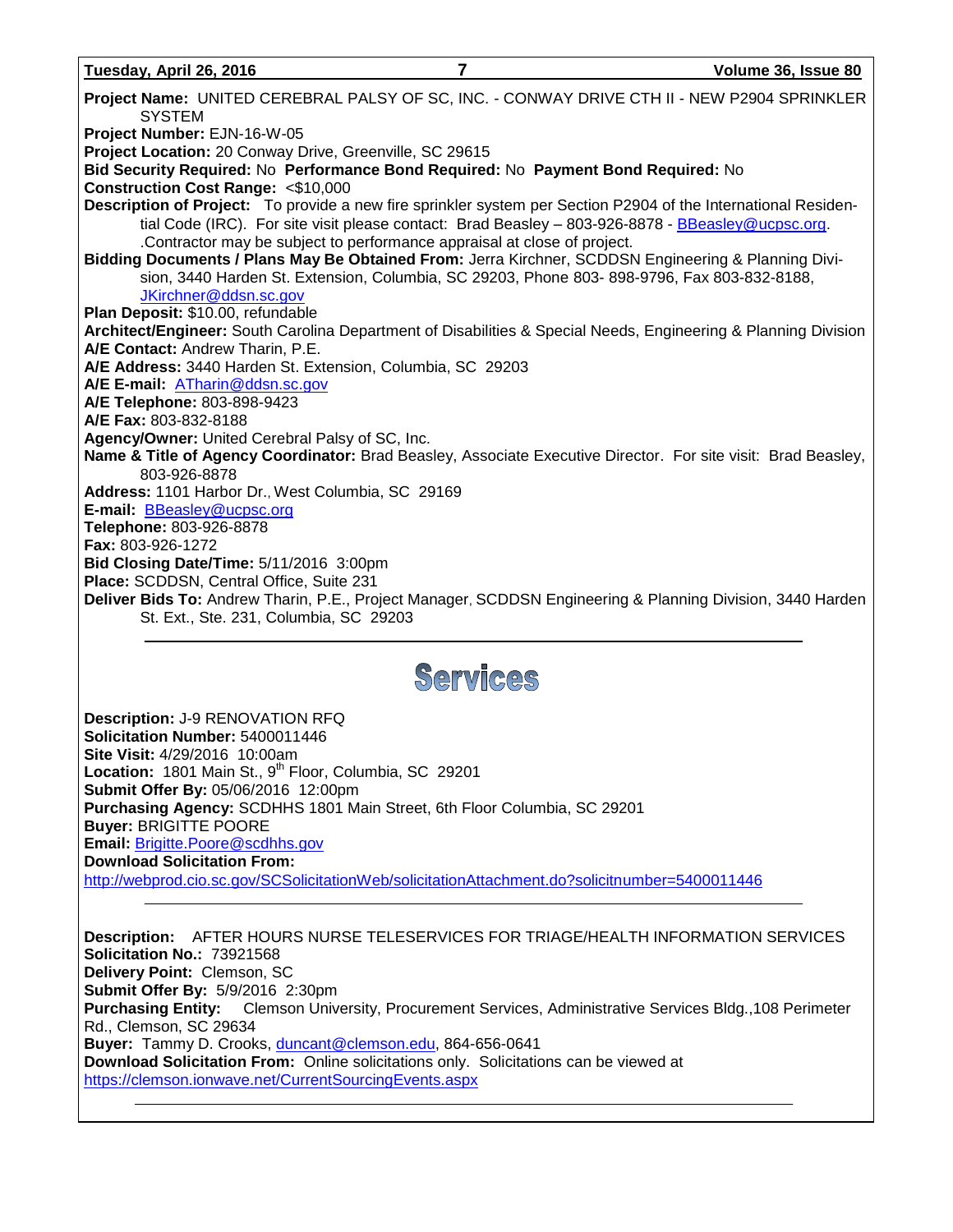#### **Tuesday, April 26, 2016 8 Volume 36, Issue 80**

**Description:** GOLD HILL MIDDLE AND TEGA CAY ELEMENTARY SEDIMENT POND CLEANUP **Solicitation No.:** 15-034 **Submit Offer By:** 5/13/2016 10:00am **Purchasing Entity:** Fort Mill School District Four, 2233 Deerfield Drive, Fort Mill, SC 29715 **Buyer:** Carla Schoenmaker[, schoenmakerc@fortmillschools.org](mailto:schoenmakerc@fortmillschools.org)

**Description:** THE SCHOOL DISTRICT OF COLLETON COUNTY INVITES FIRMS TO SUBMIT A SEAL BID TO PROVIDE A COMPREHENSIVE WORKERS COMPENSATION PROGRAM FOR THE DISTRICT. **Solicitation No.:** DO-042516-WC **Submit Offer By:** 5/12/2016 10:00am **Purchasing Entity:** Colleton County School District Finance Department, 213 N. Jefferies BLVD, Walterboro, SC 29488 **Buyer:** Emily Temple, 843-782-4510, [etemple@colletonsd.org](mailto:etemple@colletonsd.org)

**Download Solicitation From:** <http://colletonsd.org/financehome.html>

**Description:** The SOUTH CAROLINA STATE BOARD OF FINANCIAL INSTITUTIONS desires to purchase Directors and Officers insurance for the 11 members of the Board of Financial Institutions. The policy term is one year with two one-year options to renew. Effective date of coverage begins May 9, 2016.

#### Board Member Selection:

#### SECTION 34 1 20. Appointment of members.

The State Board of Financial Institutions is composed of eleven members, one of whom is the State Treasurer as an ex officio member and as the chairman. The remaining ten members must be appointed by the Governor with the advice and consent of the Senate. Four must be engaged in banking and recommended by the South Carolina Bankers Association, one must be recommended by the association of supervised lenders, one must be engaged in the mortgage lending business and recommended by the Mortgage Bankers Association of the Carolinas, one must be engaged in the licensed consumer finance business as a restricted lender or a supervised lender and recommended by the Independent Consumer Finance Association, two must be engaged in the cooperative credit union business and recommended by the State Cooperative Credit Union League, and one must be unaffiliated with a financial organization and serve as a representative of the consumers of the State. The terms of the present members are not affected. Each member shall represent the best interests of the public and shall not serve more than two consecutive four year terms.

The mission of the Board of Financial Institutions is to serve the citizens of the State of South Carolina by preserving a sound State chartered financial community and protecting the borrowing public by ensuring that the state banking and consumer finance laws and regulations are followed. To this end, the State Board of Financial Institutions is responsible for the supervision, licensing and examination of all State chartered banks, savings and loan associations, savings banks, credit unions, trust companies, development corporations, non-depository mortgage lenders/servicers and their branches and loan originators, consumer finance companies, deferred presentment service companies, and check cashing service companies.

The State Board of Financial Institutions does not handle cash.

Board members do not deal in day to day operations.

There have been no claims against previous policies.

The agency is audited by the State Auditor's Office. There are no prior findings. Copies of Agreed Upon Procedures reports are available on the State Auditor's website.

Directors and Officers Limit of Liability are \$1,000,000. Maximum Aggregate Limit \$1,000,000. Special Event Fund Sublimit \$25,000.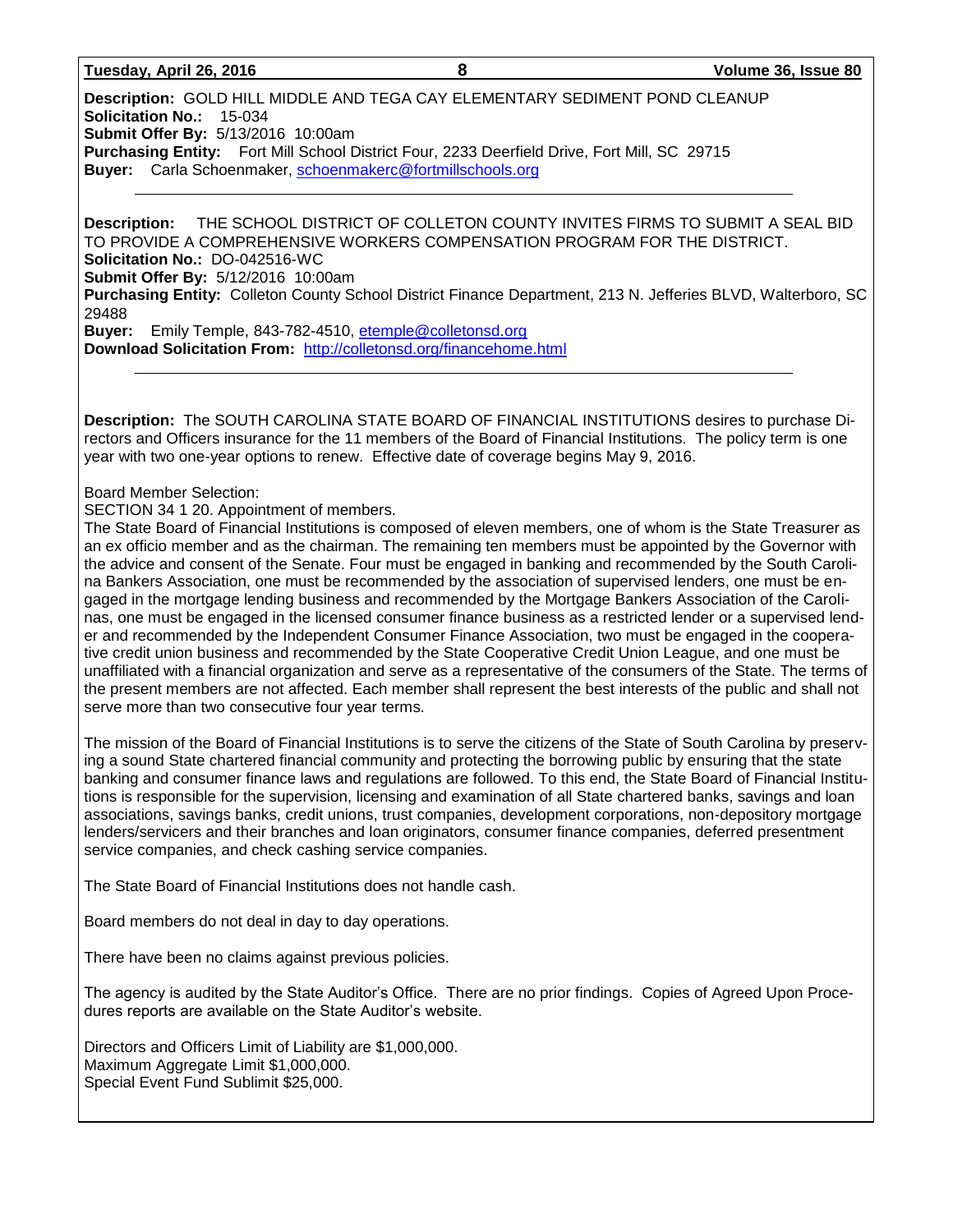#### **Tuesday, April 26, 2016 9 Volume 36, Issue 80**

**Solicitation No.:** 230-01 **Delivery Point:** Columbia, SC **Submit Offer By:** 5/6/2016 **Purchasing Entity:** SC State Board of Financial Institutions **Buyer:** Paul J. Ham, 803-734-9871, [Paul.Ham@sto.sc.gov](mailto:Paul.Ham@sto.sc.gov)

**Description:** MCCORMICK COUNTY FINANCE DEPARTMENT hereby solicits sealed proposals to provide a three-year contract for the landscaping and grounds upkeep at various County government locations, as more particularly described in the attached specifications. All proposals shall be sealed indicating "Proposals Enclosed, 2016-425-MCLS", your firm name, and opening date prominently on the front of each sealed proposal envelope or package. Electronically submitted (e-mail/fax) proposals will not be accepted. Sealed proposals will be accepted until 2:00pm, Friday, May 13. 2016. Certificates of insurance showing a minimum of \$1,000,000 general liability insurance, proof of worker's compensation on all company employees, & herbicide license must be part of the bid package that is returned. Specifications may be obtained by calling the Finance Department at 864-852-2231 ext 0422 or may be picked up at the McCormick County Administration Building at 610 South Mine Street, McCormick. For a pre-bid tour of the facilities call the Finance Department for more information. McCormick County reserves the right to accept or reject any and/or all proposals. **Delivery Point:** McCormick, SC Site Visit: Non-mandatory. Contact: Peggy White, Finance Director, 864-852-2231 ext. 0422 **Submit Offer By:** 5/13/2016 2:00pm **Purchasing Entity:** McCormick County Government, 610 South Mine St., McCormick, SC 29835 **Buyer:** 864-852-2231 ext. 0422/ [pwhite@mccormickcountysc.org](mailto:pwhite@mccormickcountysc.org)

**Download Solicitation From:** [www.mccormickcountysc.org](http://www.mccormickcountysc.org/)

**Description:** PROVIDE COMPLETE LANDSCAPING/LAWN CARE SERVICES FOR THE STROM THURMOND WELLNESS & FITNESS CENTER **Solicitation No.:** USC-RFP-2954-MR **Delivery Point:** University of South Carolina - Columbia, SC **Site Visit:** Non-mandatory. 5/10/2016 10:00am **Submit Offer By:** 5/18/2016 3:00pm **Purchasing Entity:** University of South Carolina, 1600 Hampton St., Columbia SC 29208 **Buyer:** Michelle Robinson, CPPB , 803-777-5253, [marobins@mailbox.sc.edu](mailto:marobins@mailbox.sc.edu) **Download Solicitation From:** [http://purchasing.sc.edu](http://purchasing.sc.edu/)

### **SCREENING IN PORCHES**

York County Board of Disabilities and Special Needs is interested in screening in porches at four locations in York County. Interested parties, please contact Tony Comer for address locations. Quotes are due by May 15, 2016 to the attention of Janice Fowler at *jfowler@yorkdsnb.org*. Work must be completed by June 30.

# Supplies

**Description:** GUARDRAIL INSTALLATION - SUMTER COUNTY **Solicitation Number:** 5400011375 **Submit Offer By:** 05/03/2016 2:30pm **Purchasing Agency:** SCDOT Procurement Office 955 Park Street Room 101 Columbia, SC 29201-3959 **Buyer:** EMMETT KIRWAN **Email:** [KirwanEI@scdot.org](mailto:KirwanEI@scdot.org) **Download Solicitation From:**  <http://webprod.cio.sc.gov/SCSolicitationWeb/solicitationAttachment.do?solicitnumber=5400011375>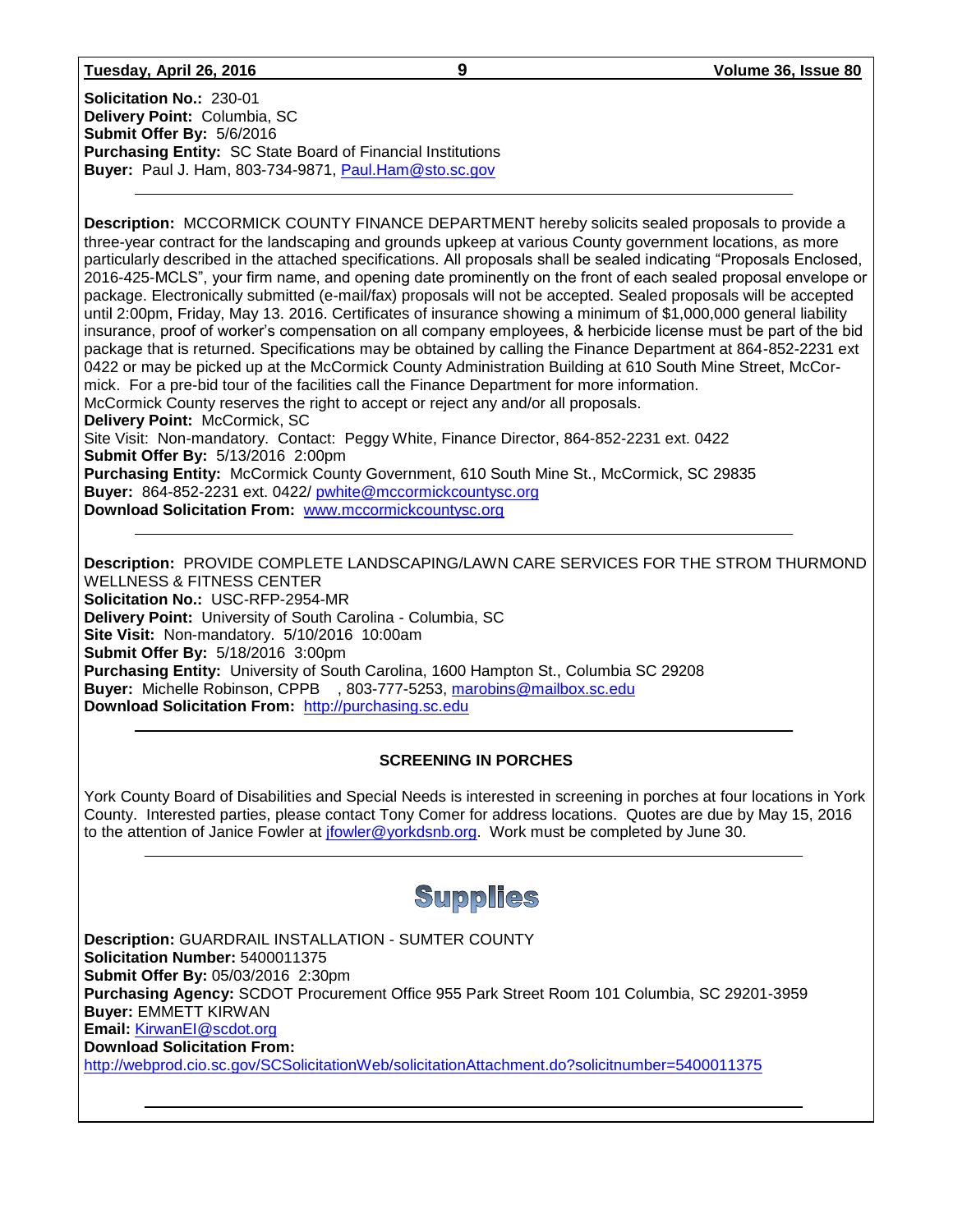**Description:** TISSUE CULTURE CELLS FOR VIRAL ISOLATION **Solicitation Number:** 5400011354 **Submit Offer By:** 05/24/2016 2:30pm **Purchasing Agency:** SC DHEC 2600 Bull Street Columbia, SC 29201-1708 **Buyer:** LISA ROLAND **Email:** [ROLANDLD@dhec.sc.gov](mailto:ROLANDLD@dhec.sc.gov) **Download Solicitation From:**  <http://webprod.cio.sc.gov/SCSolicitationWeb/solicitationAttachment.do?solicitnumber=5400011354>

**Description:** DORCHESTER SCHOOL DISTRICT TWO IS SEEKING VENDORS TO PROVIDE SMALLWARES FOR NEW ELEMENTARY SCHOOL CAFETERIAS. **Solicitation No.:** 1516-023 **Delivery Point:** Summerville, SC **Submit Offer By:** 5/12/2016 3:00pm **Purchasing Entity:** Dorchester School District Two, 102 Green Wave Boulevard, Summerville, SC 29483 **Buyer:** Rhonda Grice, Procurement Officer, 843-873-2901, [rgrice@dorchester2.k12.sc.us](mailto:rgrice@dorchester2.k12.sc.us)

**Description:** BASKETBALL COURT PADDING **Solicitation No.:** 72738437 **Delivery Point:** Clemson, SC **Site Visit:** Non-mandatory. 5/4/2016 11:00am **Location:** Littlejohn Coliseum, Turner Construction Trailer, Intersection of Perimeter Road and Ravenel Road, Clemson, SC 29634. Contact Person: Joe Simon, 864-637-9621 or [simon6@clemson.edu.](mailto:simon6@clemson.edu) This is the only site visit meeting that will be held for potential bidders to see the building and entrance to the building for the padding project. **Submit Offer By:** 5/16/2016 2:45pm **Purchasing Entity:** Clemson University, Procurement Services, Administrative Services Bldg.,108 Perimeter Rd., Clemson, SC 29634 **Buyer:** Shirley Alexander, 864-656-2395 / [salexa2@clemson.edu](mailto:salexa2@clemson.edu) **Download Solicitation From:** Online solicitations only. Solicitations can be viewed at

[www.clemson.edu/cfo/procurement/vendors](http://www.clemson.edu/cfo/procurement/vendors)

# **SCBO Notices**

## **VENDORS, DON'T NEGLECT TO CHECK THE STATE'S FIXED PRICE BIDS**

If authorized by the original solicitation, the State may use "competitive fixed price bidding" to create procurements with an open response date. These fixed price bids are advertised in SCBO once, but the solicitation may provide for bids to be accepted continuously or periodically during the contract term. The links below take you to a listing of all open solicitations conducted by the central purchasing office using the competitive fixed pricing bidding rules.

> Fixed Price Bids - [Information Technology](http://www.mmo.sc.gov/PS/vendor/PS-vendor-fixed-price-bids-it.phtm) (Open Response Date) Fixed Price Bids - [Supplies & Services](http://www.mmo.sc.gov/PS/vendor/PS-vendor-fixed-price-bids-ss.phtm) (Open Response Date)

> > **INSPECTOR GENERAL'S FRAUD HOTLINE** (State Agency fraud only) 1-855-723-7283 / [http://oig.sc.gov](http://oig.sc.gov/)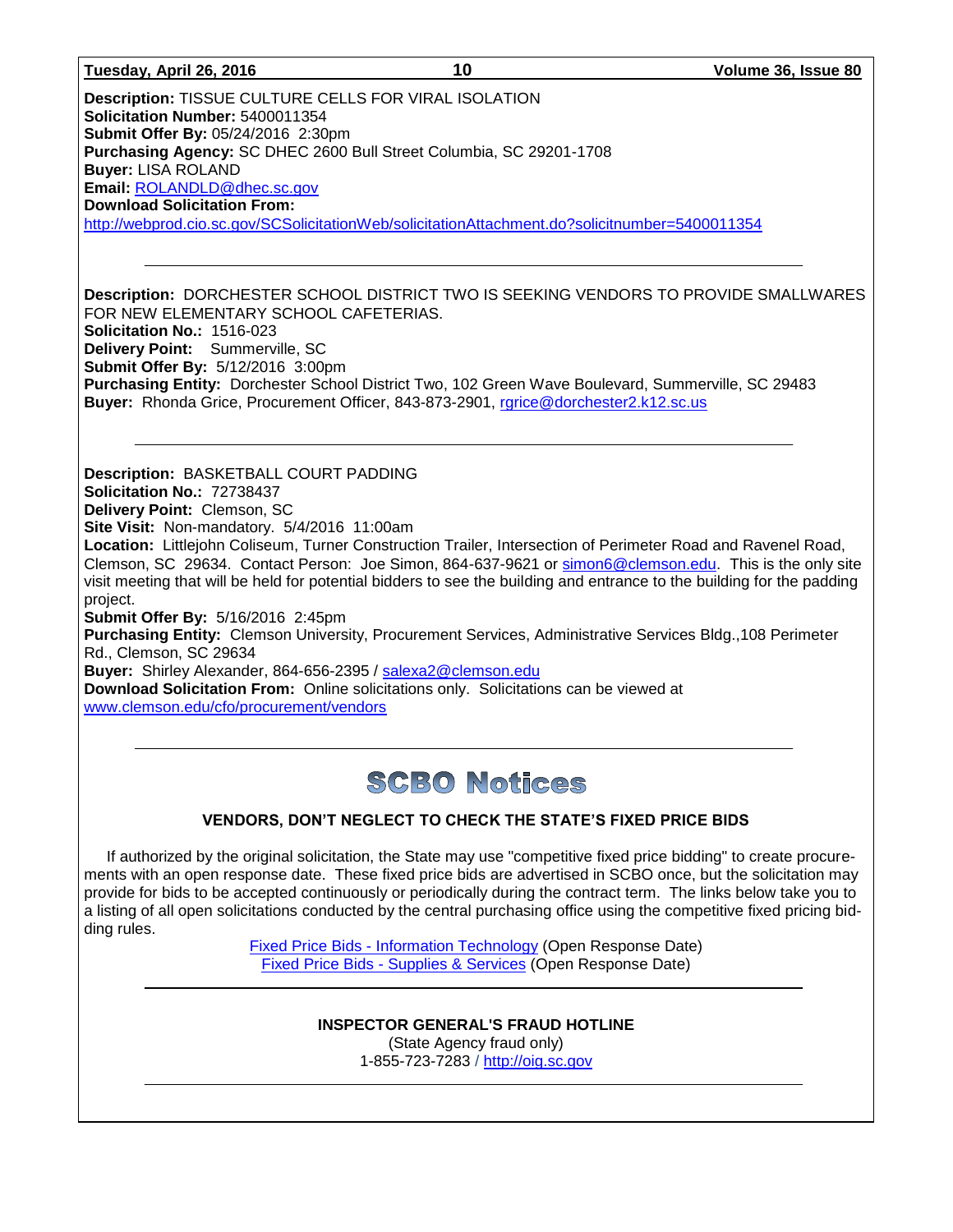

 $\mathcal O$ xcellent opportunity for small, minority, new start-up, veteran and historically under-utilized businesses but a great networking event for any business.

Visit different agency booths at each location to learn how to maximize the public procurement process, increase networking opportunities and meet with State-wide **Municipalities, Counties, School Districts and State Procurement Agency officials.** 

THURSDAY, June 2nd from 9am-12pm **LEXINGTON MUNICIPAL** CONFERENCE CENTER<br>111 Maiden Lane Lexington, SC 29072

THURSDAY, June 16th from 9am-12pm CHARLESTON AREA **CONVENTION CENTER** Exhibit Hall A1 5000 Coliseum Drive North Charleston, SC 29414

\$50.00 per person or \$80.00 per person for **BOTH** events. \$65.00 at the door on the day of the show

Registration information online at: www.scagpo.org 4<br>For Information, Call 803-896-0670 or email Jo Marie Brown at Region 1@scagpo.org

A few agencies that will be represented: Lexington County and Town of Lexington, Materials Management Office,<br>North Charleston, SC Department of Corrections, SC DNR, SC Department of Juvenile Justice, Dorchester, Berkeley<br>